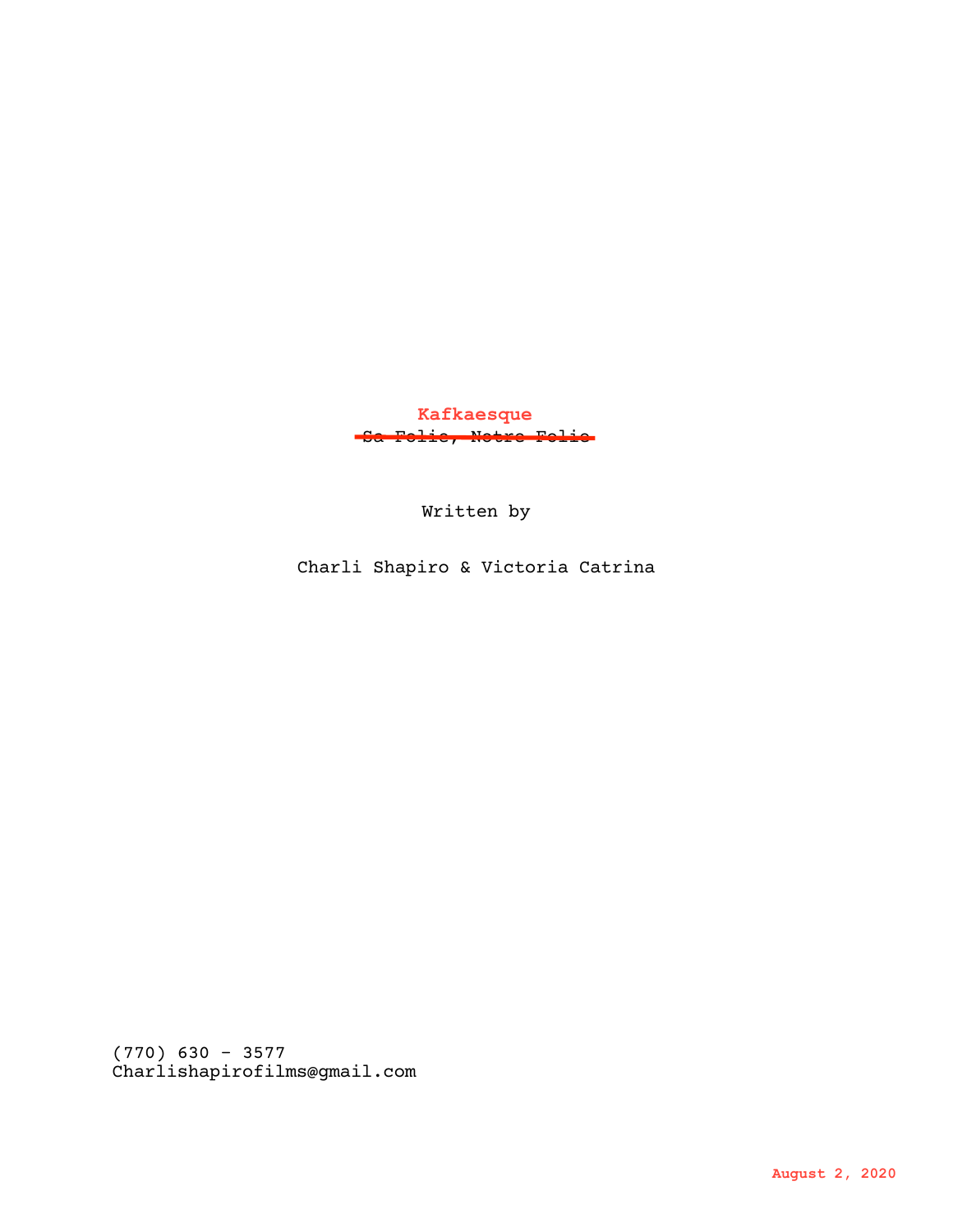## MIRANDA (lightheartedly) Is that ok with you?

Tommy smiles to himself and turns away.

CAMERA ARCS AROUND THE CIRCLE TO REVEAL ALL OF THE PATIENTS. IT IS REVEALED THAT GROUP THERAPY HAS STARTED. WHEN WE CIRCLE BACK TO HER FACE, MIRANDA'S MOOD HAS COMPLETELY CHANGED. SHE WENT FROM SMILING AND BEING HAPPY TO FROWNING AND HATING WHERE SHE IS.

18. INT. DAY - CONTINUOUS - GROUP THERAPY

There are 9 children sitting in a circle, the 10th person being the nurse.

> NURSE NANCY (Monotone, reading off of a paper.) Ok. How is everyone feeling today?

The patients reply with a variety of feelings such as "fine, good, bad" etc. They are all relatively monotone.

CLOSE UP OF MIRANDA AS THE PATIENTS ARE REPLYING.

MIRANDA (With the patients) Fine.

NURSE NANCY (Still reading off the paper) Alright. Let's discuss our goals for today. (Looks to her left) Why don't we start with you, Lola?

Lola starts talking and it fades into the background.

VOICE (V.O) This shitty place just goes on as if everything is normal.

In the group therapy circle, Reina and Sabrina eye Miranda and give her a menacing stare.

> MIRANDA (V.O) Look at them. They're staring at me.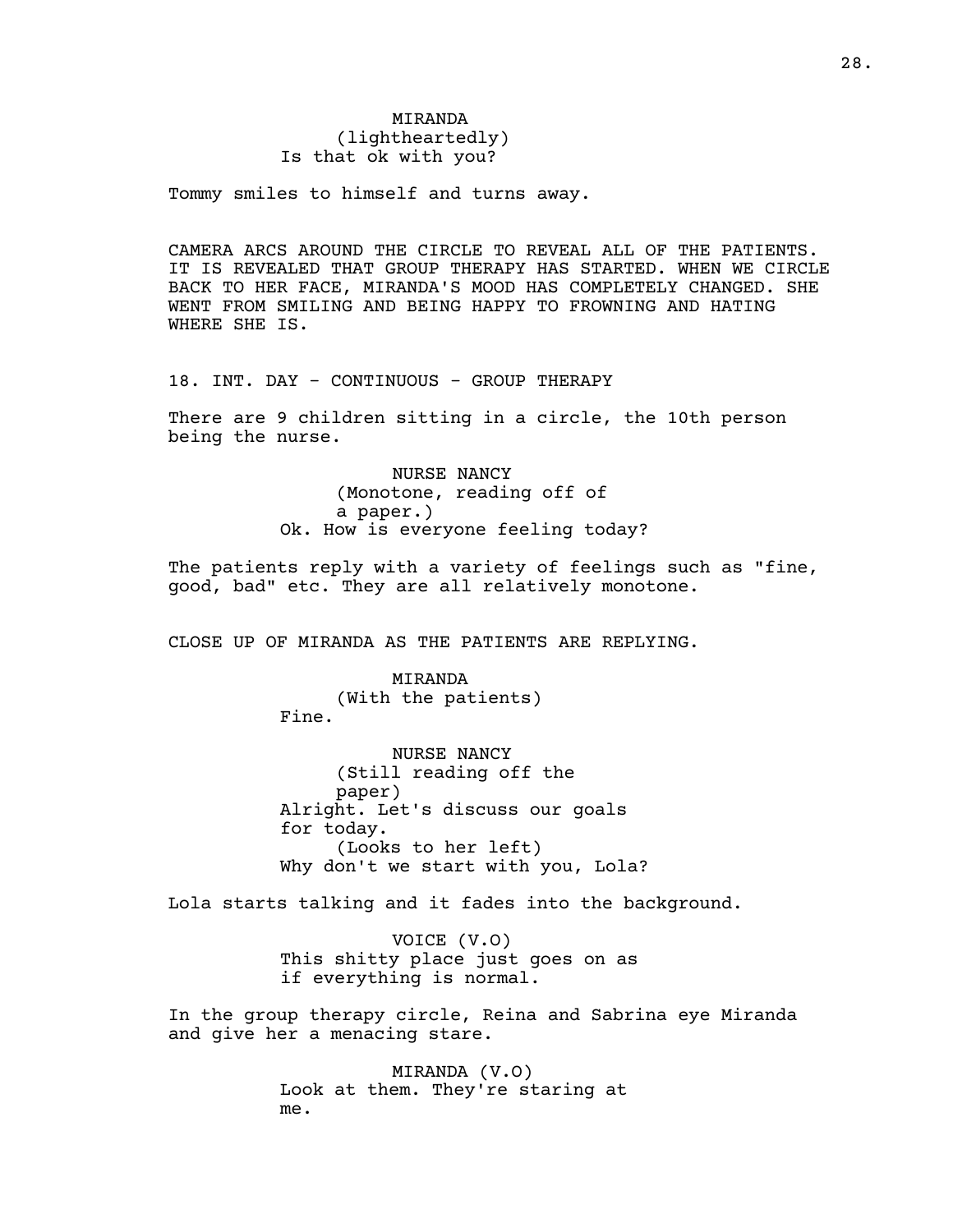VOICE (V.O) They're going to hurt you.

MIRANDA (V.O) (becoming slightly angry) I can't be a sitting duck waiting for it to happen.

VOICE (V.O) If the nurses did their job and listened to you, you wouldn't be in this position.

MIRANDA (V.O) (gets angrier) It's bad enough I can't ask my mom why they sent me here and that Annie is dead. Now I have to deal with those two psychos.

VOICE (V.O.) Just stop thinking about them. Block it out of your mind before something happens.

MIRANDA (V.O) (almost growling) It doesn't work like that.

OVER THE LAST LINE OF VOICEOVER, WE HEAR THE DISTORTED VOICE OF TOMMY FADE IN.

TOMMY

- I just want to talk to my family. I haven't seen them since the fire. I need to apologize.

Miranda gives Tommy a sympathetic look, but he doesn't pay attention.

> NURSE NANCY I know, sweetie, but right now, you are restricted from talking to them.

TOMMY I just want to tell them I'm sorry and I love them. That's it.

NURSE NANCY No Tommy, you need to understand-

Miranda looks up. She cuts off Nurse Nancy.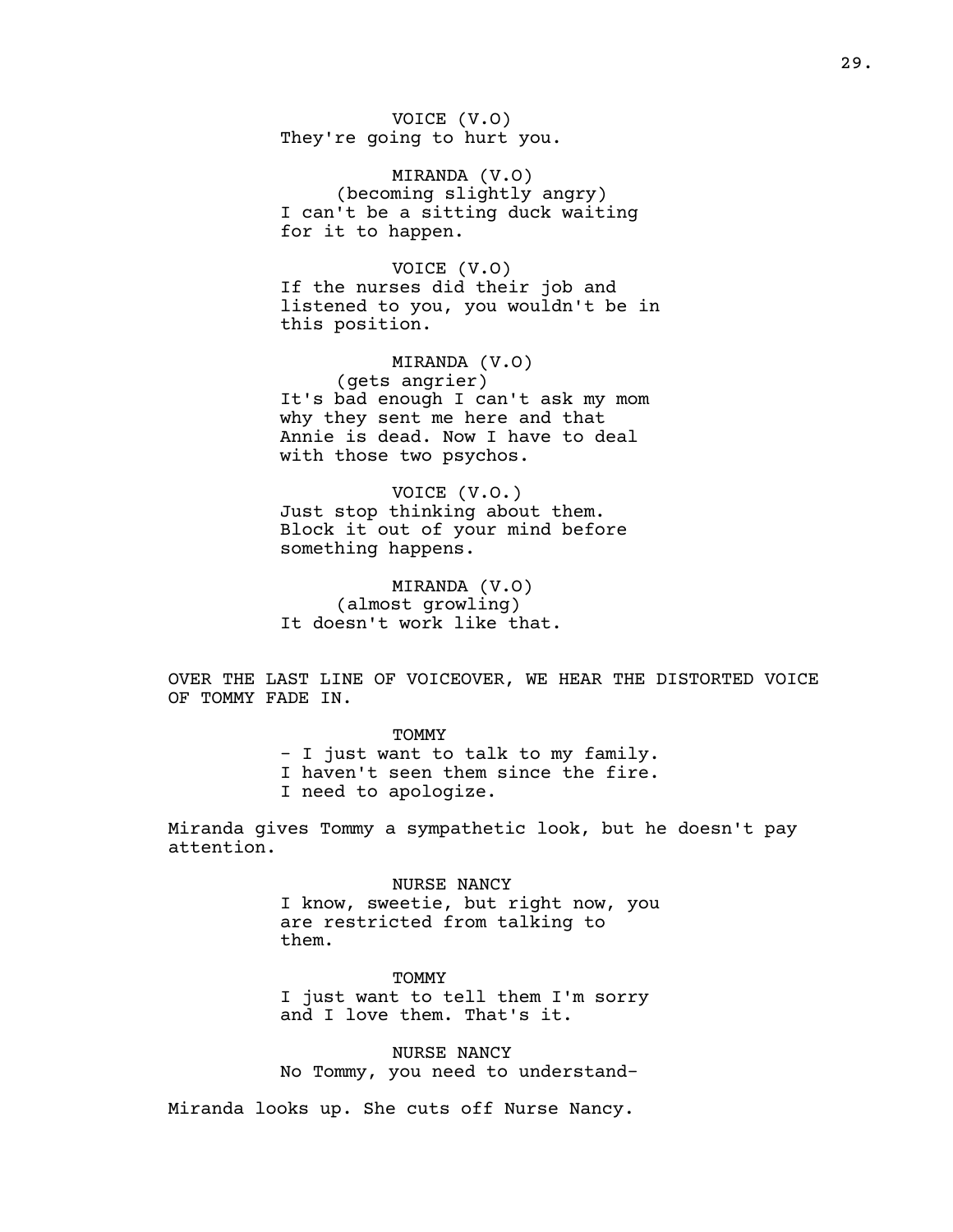### MIRANDA

I'm sick of this bullshit! If he wants to solve the problem with his family, he should be allowed to speak to them! It's just making everything worse.

### NURSE NANCY

Miranda, you have to keep your thoughts to yourself. If you want to share later, then that's fine. But right now it is Tommy's turn so let him talk.

### MIRANDA

But you're not letting him talk. You're controlling him.

## NURSE NANCY We are not controlling him! What do you think we are doing here?

### MIRANDA

Sheltering us.

## NURSE NANCY

We are here to talk about your feelings, but right now you are being a bad influence and you are upsetting people in the group.

Patients are visibly uncomfortable.

### MIRANDA

I didn't upset anyone.

Miranda looks around and sees that the patients are getting more uncomfortable, yet she pushes on.

> MIRANDA (CONT'D) If we say the wrong thing you will keep us locked in here longer.

NURSE NANCY You know that's not true-

### MIRANDA

Then why the hell am I in here? I didn't do anything wrong. I have been taking my meds and I haven't had any visions lately so I'm not in here because my schizophrenia is acting up.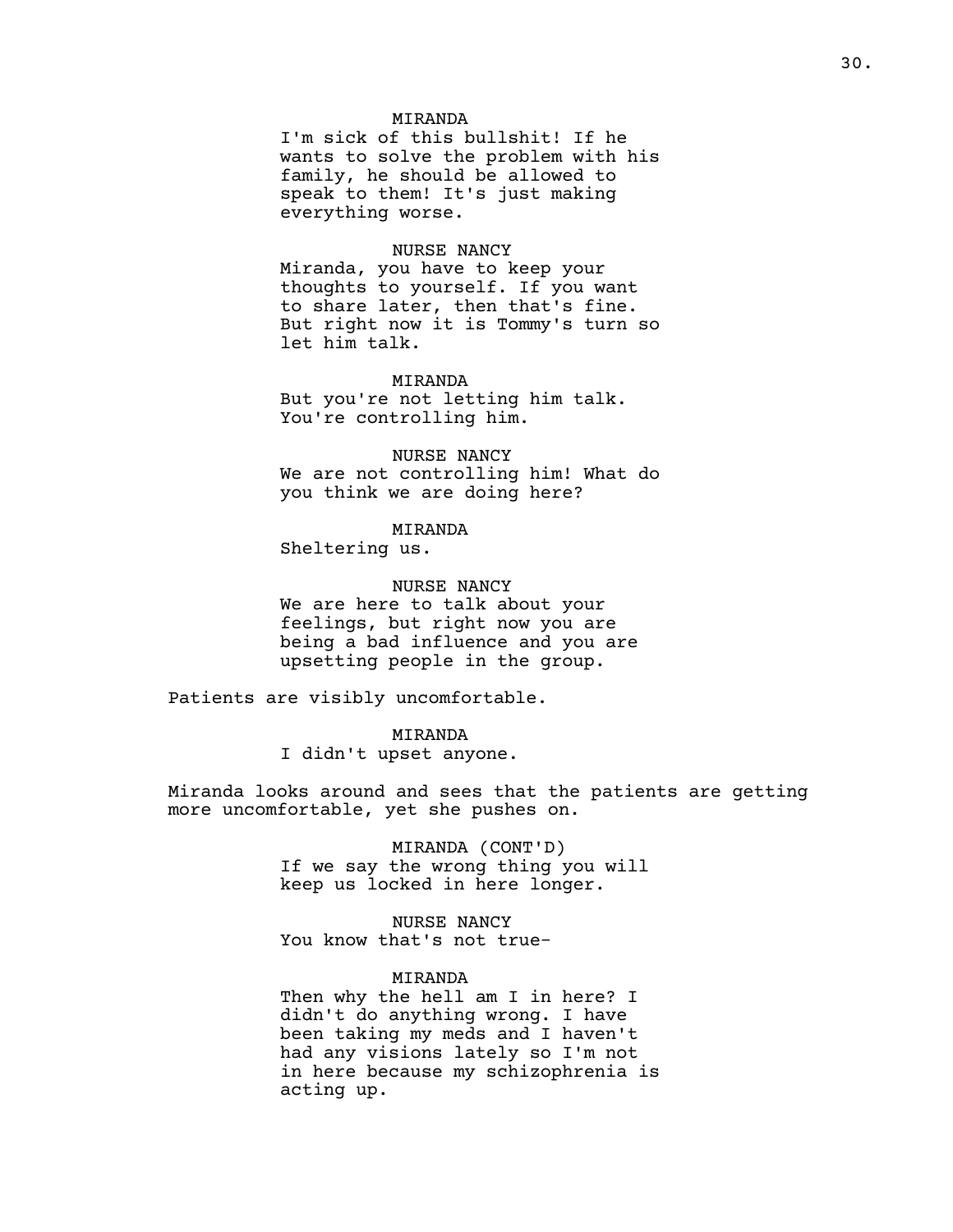### MIRANDA (CONT'D)

I DIDN'T DO ANYTHING WRONG! I was just mourning my sister. I know that if I were allowed to talk to Riley, I would feel better. I don't trust you. And I think that you don't trust me either.

Miranda stands up and starts to walk over to Nurse Nancy.

NURSE NANCY

Sit down!

### MIRANDA

I bet you're scared of us. I bet you think I'm gonna hurt you.

Nurse Nancy looks back to the other nurse. The nurse understands and quickly leaves the room to go get the orderlies.

### MIRANDA (CONT'D)

I bet you think I'm so fucking deranged that you're scared to even look me in the eye.

### NURSE NANCY

You better sit down before you act violently-

### MIRANDA

(cuts off Nurse Nancy) You don't know me. Imagine not being able to tell the difference between reality and a dream. Imagine no one believing you. Like when you say you didn't have cigarettes but people that know absolutely nothing about you, tell you that you did.

Their noses are inches apart.

MIRANDA (CONT'D) I hope that one day you get to experience a fraction of the pain that I do everyday.

The orderlies barge into the Spring Room.

Miranda brushes a piece of hair behind the nurse's ear.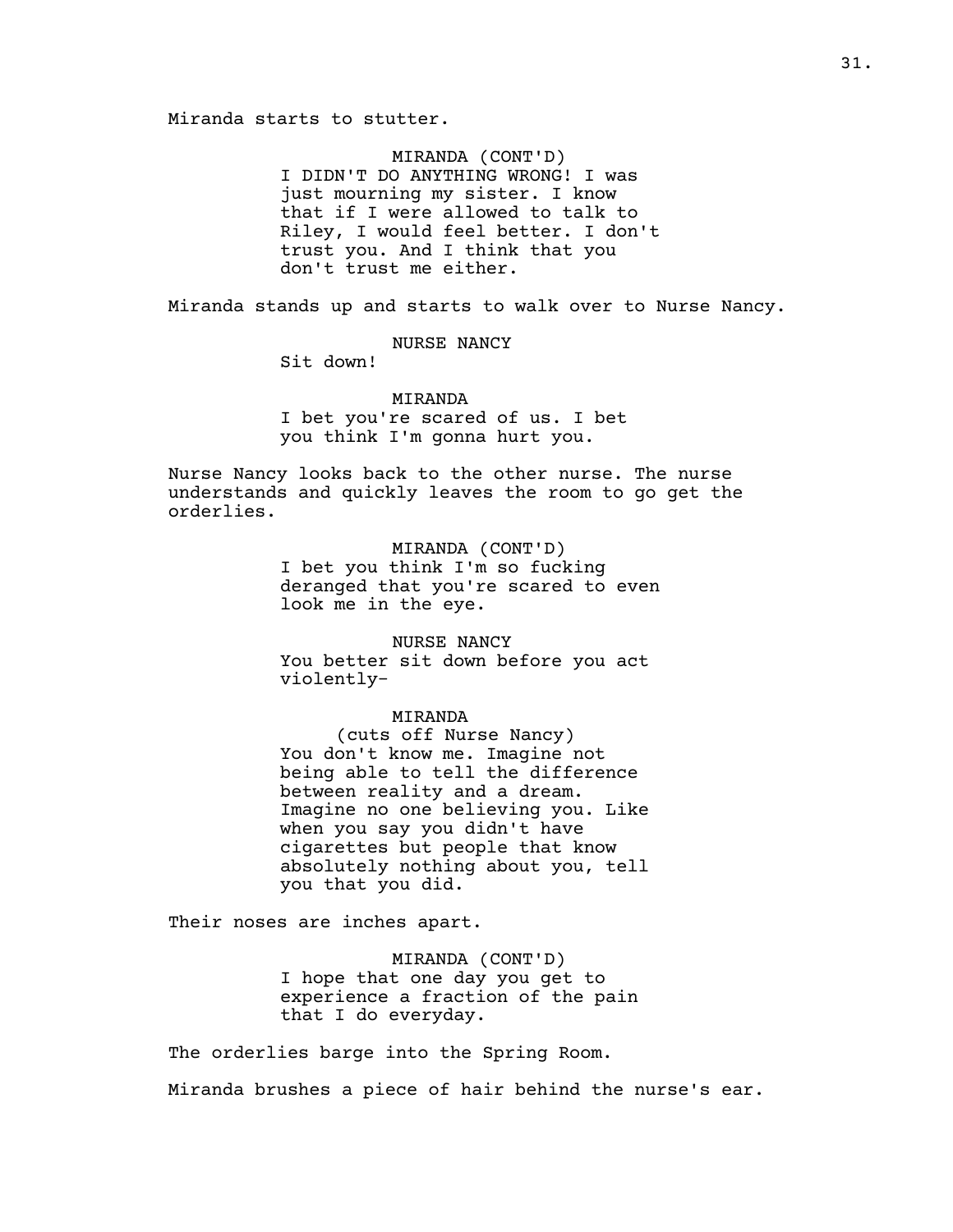The nurse is clearly freaked out and scared Miranda will harm her. As soon as Miranda touches Nurse Nancy, the orderlies rip her away and drag Miranda backwards. Nurse Nancy is breathing heavily. She can finally relax now the Miranda is being held back. While they are dragging her away, Miranda does not fight them. Instead, she continues to give the nurse the same creepy smile. 20. INT. MOMENTS LATER - SOLITARY The orderlies shove Miranda into the solidarity cell. She staggers onto the ground. She gets up and tries to escape, but the orderlies shut the door before she could get out. Miranda is banging on the door MIRANDA Let me out! Let me out you bastards! You can't keep me here! This isn't fair! Just please let me talk to Riley! (more screaming but improvised) 21. INT. CONTINUOUS - BLACK VOID MIRANDA'S SCREAMING MIXES WITH THE SOUND OF YELLING IN THE WOODS. THE CAMERA HOLDS ON MIRANDA AS SHE STANDS UP AND LOOKS OVER TOWARD THE NOISE. WHIP PAN TO THE BODY She sees caution tape swaying in the wind and a body laying beyond. The body belongs to her sister. WE PAN BACK TO MIRANDA, STILL IN THE VOID. WE GO JUST PAST HER AND WE SEE THE OTHER SIDE. As we pass her shoulder, we see Riley walking up from behind her. Miranda turns to look at the girl. **END**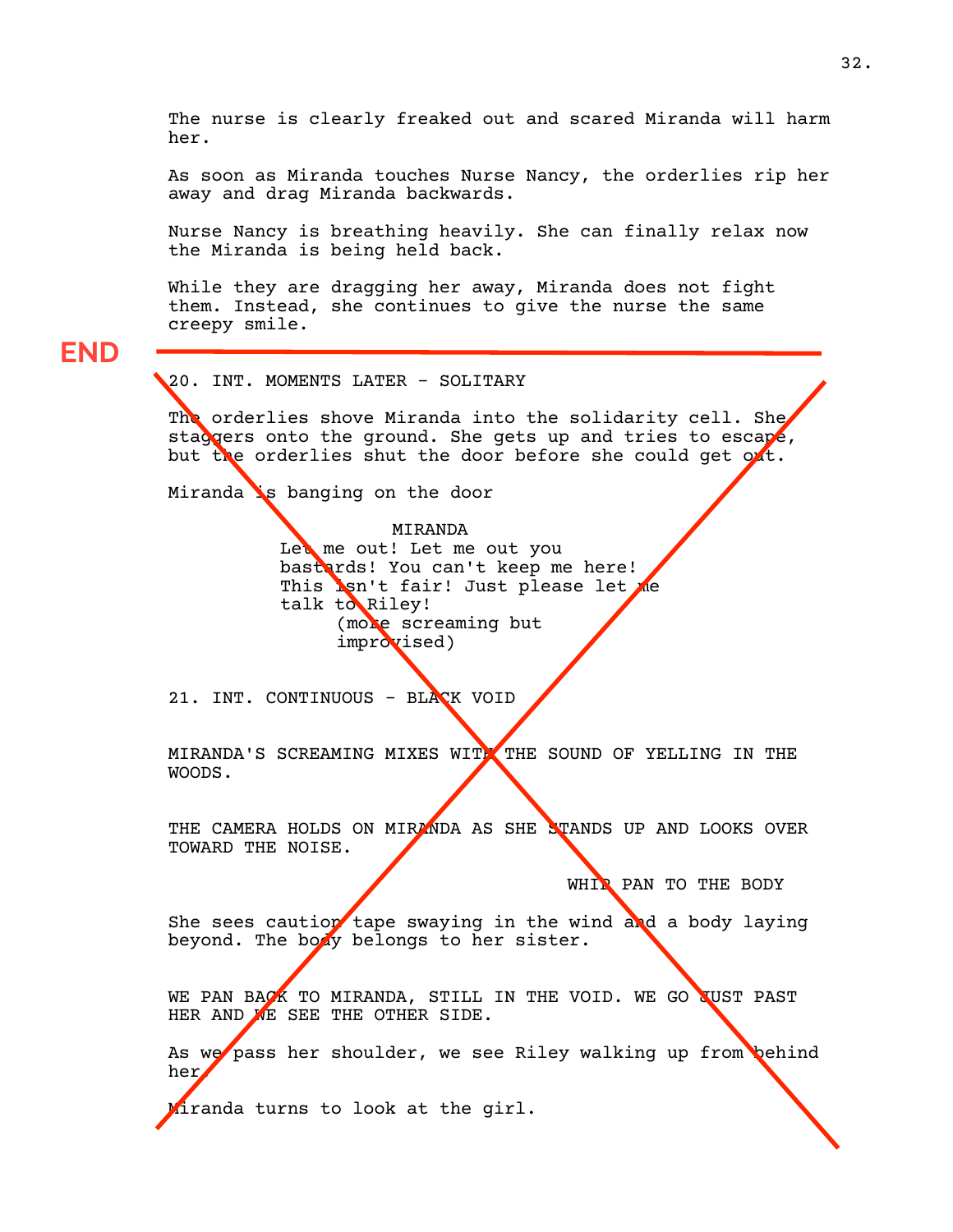

# START 47. EXT. MOMENTS LATER - SIDE OF THE ROAD

They walk down towards the road.

A couple cars pass until one car pulls up.

CAMERA ARCS AROUND TYLER AND THE CAR AS HE TELLS 4 DIFFERENT STORIES AND CUTS ARE HIDDEN WHEN THINGS LIKE HIS HEAD OR THE SIDE OF THE CAR FILL THE SCREEN

> TYLER Where are you headed?

DRIVER #1 Why are you kids dressed like that?

TYLER

(changing to a more professional demenor) Well you see sir, we are medical students from Duke University. We were sent down to investigate a possible epidemic at this institution, but our car ran out of gas and

TYLER (CONT'D) I have to get this... (whispers) ...mentally disturbed patient back to the hospital before she freaks out. That's why we're dressed

TYLER (CONT'D) Like this for the fashion shoot. Maria Grazia Chiuri herself, you know the LEAD designer for Dior has this new line called "Les Infirmières Concurrentes"...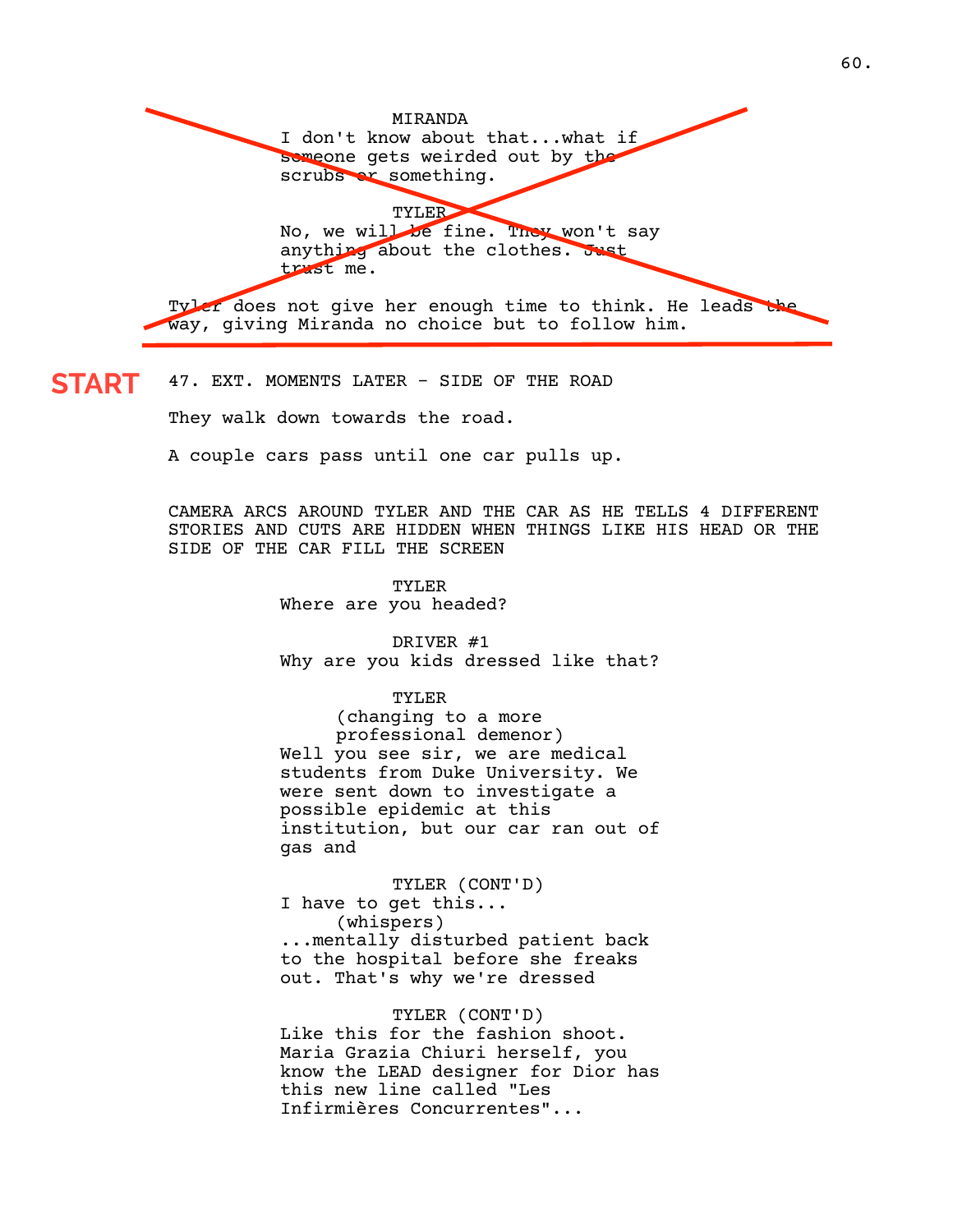TYLER (CONT'D) Which translates to "The Competing Nurses". It's directed by Alexander Laurent.

There is a HIPPIE DRIVER that Tyler is talking to who takes a hit from his juul.

> HIPPIE DRIVER (blankly) So you guys are working for a film?

### TYLER

Yes sir!

Hippie driver looks around for a second. There is a moment of silence.

### HIPPIE DRIVER

Okay. Hop in.

Tyler gets in the front seat and Miranda gets in the backseat.

48. INT. MOMENTS LATER - CAR

The radio is turned on and reggae music is playing in the background. Hippie driver is swaying and humming along tot he music.

There is a hoola girl on the dash, a weed symbol hanging from the mirror, and there he has a tie dye steering wheel.

After 30 seconds of silence, the driver looks at the kids and breaks the silence.

> HIPPIE DRIVER: So. What's this film about?

### TYLER

Well, there are these two nurses from competing hospitals. Their competitive nature is what fuels their love. I think it's genius how the writers used this trope to emphasize their dichotomy. When the two nurses end up being together at the end, the female nurse realizes that she wasn't in love with him anymore. She fell in love with the game and the tragedy of it all, so when that was over she was done with him.

(MORE)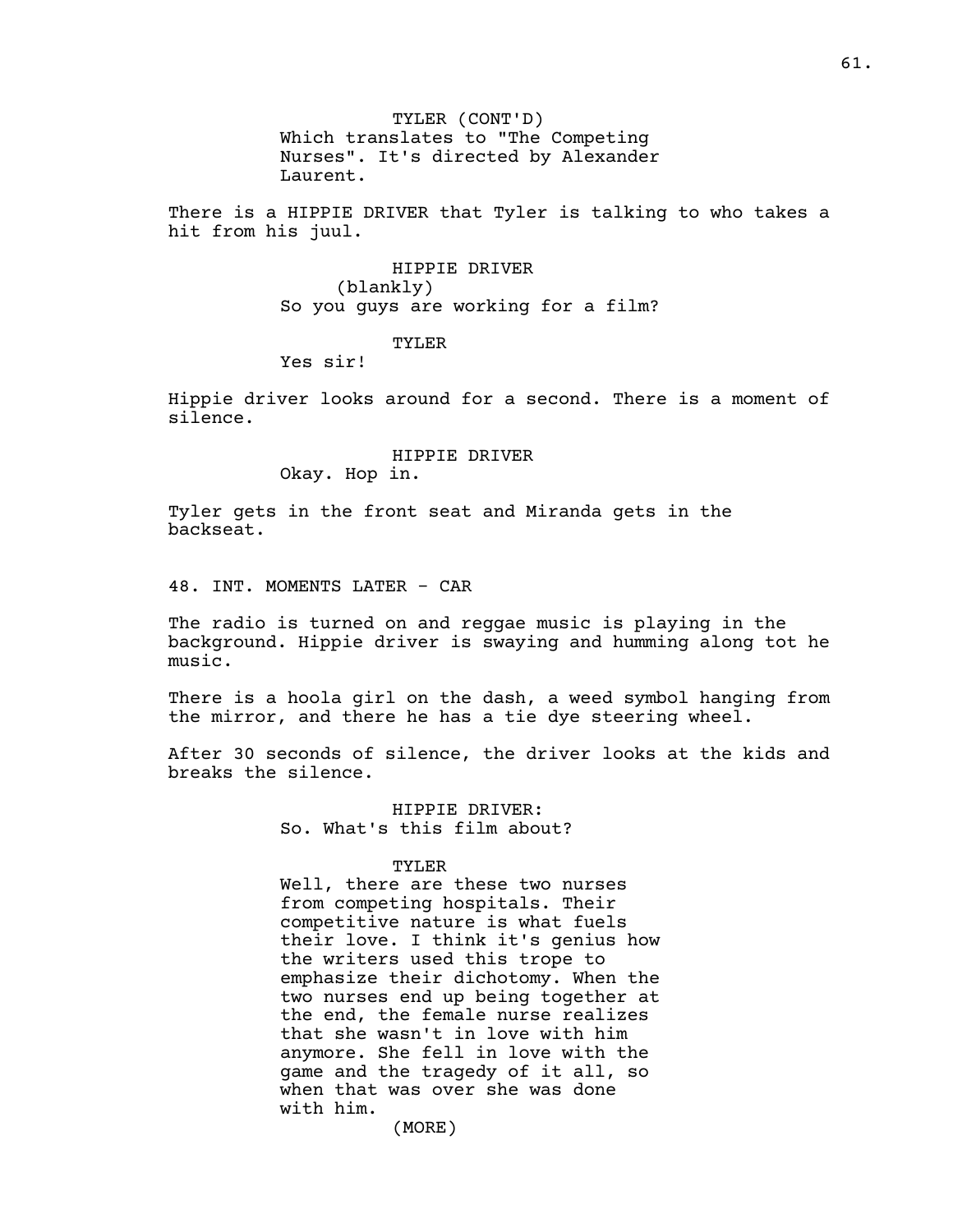### TYLER (CONT'D)

He can't bare to see her with anyone else. Sadly, he would rather have her dead than see her share her love. The only thing he could think of doing is killing her. So he does. It's all quite beautifully tragic don't you think.

HIPPIE DRIVER That's sick dude.

Hippie driver takes another hit from his juul.

HIPPIE DRIVER (CONT'D) So you two are the lead actors but they forgot you on the set?

## TYLER

Nooo no no. Psh, I wish I could work that closely with THE Alexandre Laurent. No sir, we're just extras.

HIPPIE DRIVER Sorry about that bro, but you know what? My vibes are telling me that you're going to be there one day. Don't forget the little people when you do.

Hippie driver chuckles while Miranda is in the backseat tuning them out.

> TYLER Who knows. Life's unpredictable. Right, Riley?

Miranda is confused by him calling her Riley. Tyler looks at her and smiles. She gives Tyler a weird look.

Tyler has been looking out the window for a bit. He notices a gas station approaching.

> TYLER (CONT'D) (voice slightly raised, but he isn't alarmed.) Stop the car!

The driver continues driving.

HIPPIE DRIVER (confused, but not alarmed) Woah, you good my dude?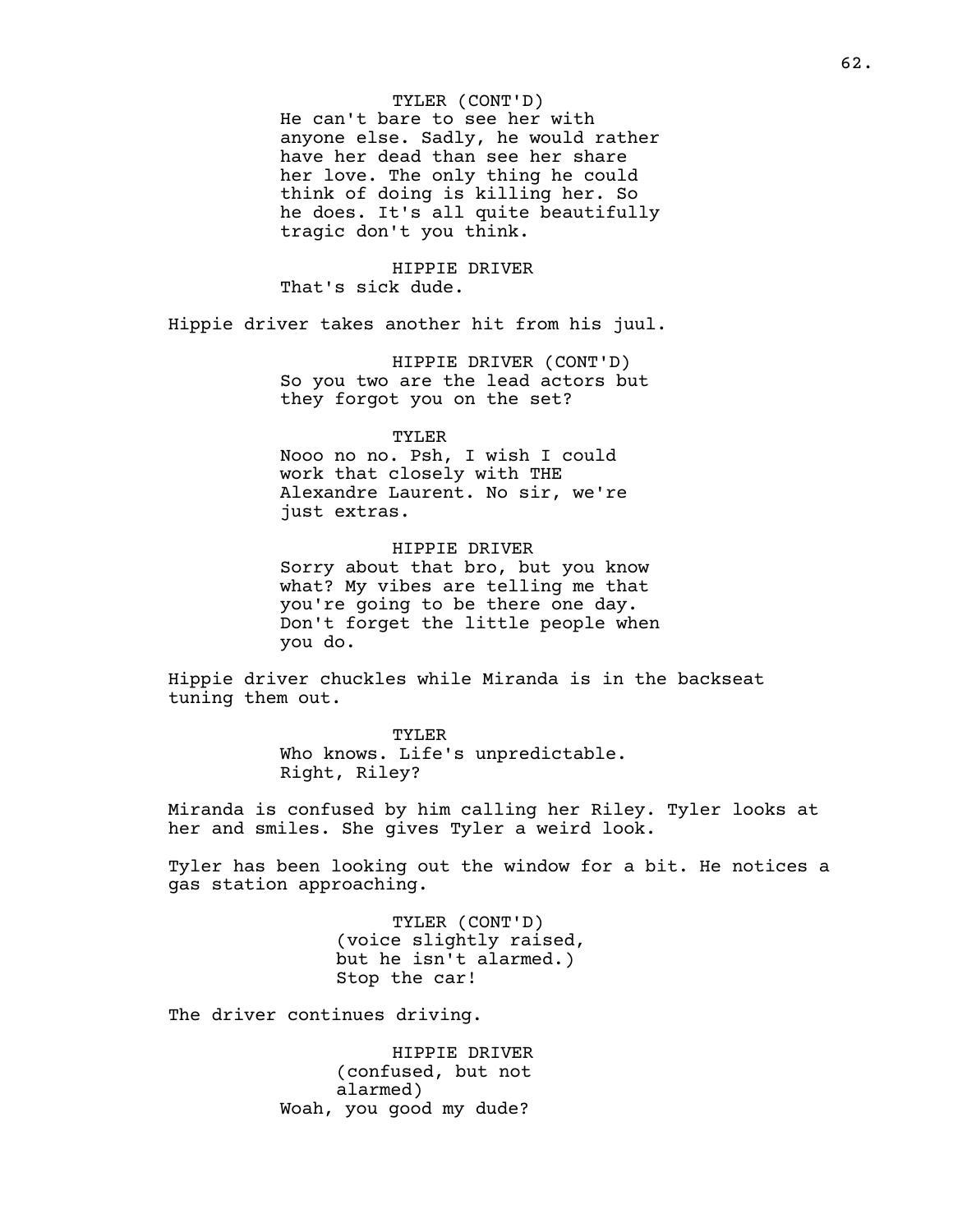TYLER Yup. This is our stop.

HIPPIE DRIVER Are you sure? Where should I drop you off, that gas station over there?

Hippie driver pulls over and stops driving.

TYLER (as he's taking off his seatbelt) Thank you so much for driving us.

Hippie driver looks back at the gas station, getting suspicious because Tyler is ignoring his questions.

> HIPPIE DRIVER I mean, alright. I don't know, its kinda sketchy looking...this side of town.

TYLER No, don't worry. My cousin owns this gas station. We're all good now. Thank you again, sir. Let's go Riley.

They get out of the car. Tyler waves bye at the hippie driver as they leave.

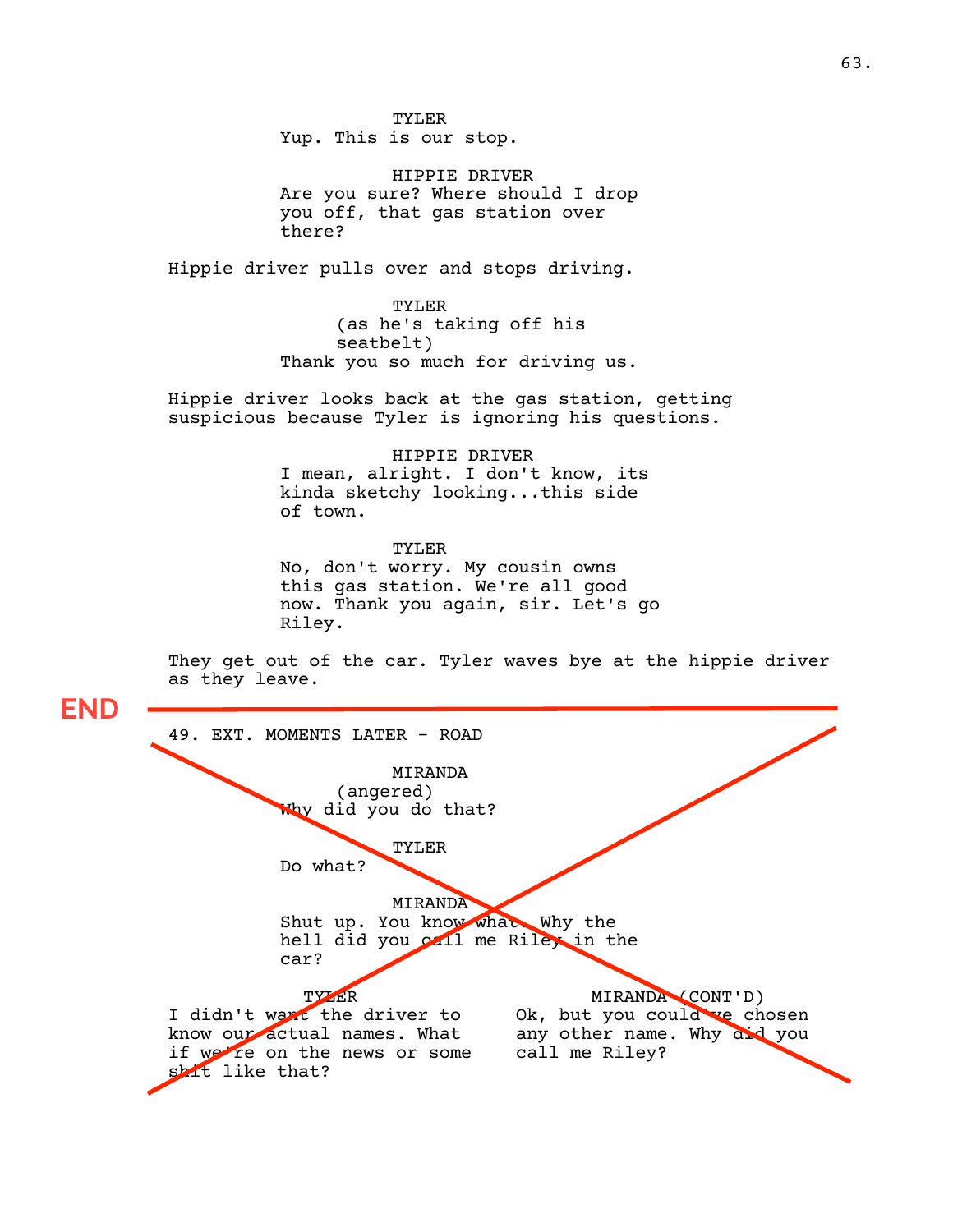# **START** THE MURAL ON THE WALL STARTS TO COME TO LIFE.

The pictures are talking to her, yelling at her, taunting her.

Miranda runs over and distraught fully rips them off the wall in order to silence them.

> MIRANDA (yelling) STOP IT! SHUT UP! STOP IT!

61. INT. FLASHBACK - WAREHOUSE

All of a sudden, she hears someone talking. She turns around towards the noise.

In her emotional daze, there is a flashback to the scene where Miranda first meets Tyler in the art classroom. The set has moved to the warehouse, and only Tyler and Miranda are there.

THE EASELS ARE LINED UP JUST AS THEY WERE IN THE ART ROOM BUT THE SET HAS BEEN TRANSPORTED INTO THE WAREHOUSE

A patient, TYLER, smoothly scoots over to Miranda.

She glances at him. She notices his right wrist is wrapped with bandages, but she quickly returns to her art.

Miranda is laughing

FLASHBACK MIRANDA (laughing) Thanks for making me feel good. I haven't laughed in a while.

FLASHBACK TYLER When was the last time?

FLASHBACK MIRANDA My friend Riley does this stupid thing where she eats carrots like a rabbit...

Tyler gives her a funny look.

FLASHBACK MIRANDA (CONT'D) Ok it's not as funny when I say it, you have to see her do it.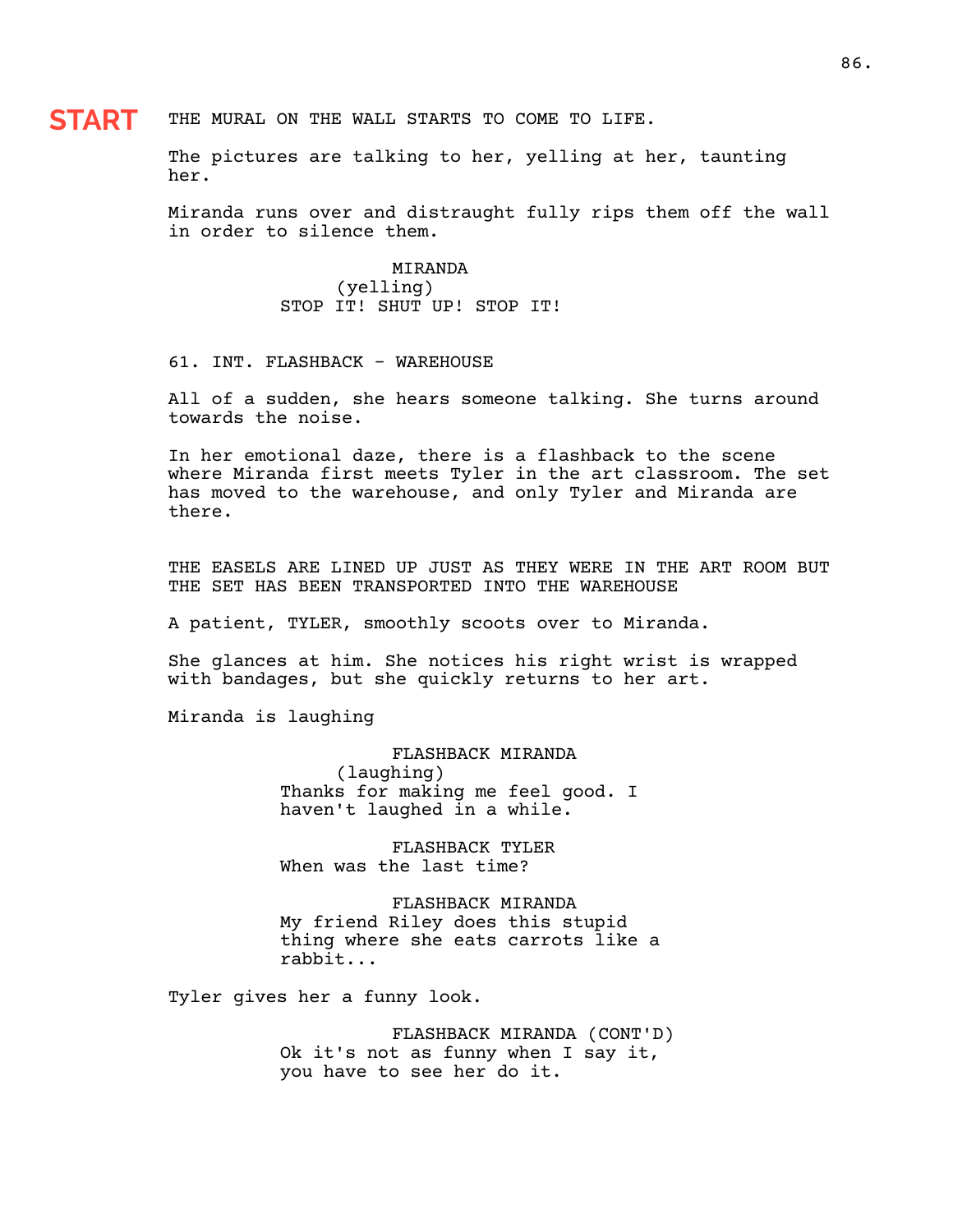While they are talking the first time, Tyler looks off in the distance and pauses. It's normal, yet stands out. But in this scene he looks directly at present Miranda who is watching them from the outside looking in.

He holds his gaze for a while which makes Miranda turn to look and sees Riley with a knife.

JUST VOICES, THE EASLES HAVE VANISHED

FLASHBACK TYLER No, it's not that. It's just weird because I knew this girl Riley that used to do that.

FLASHBACK MIRANDA You're kidding! Where did you meet her?

FLASHBACK TYLER (smoothly, but also making it up as he goes) She lived in my neighborhood and she babysat my little brother.

FLASHBACK MIRANDA My Riley babysat too!

FLASHBACK TYLER That would be so crazy if we knew the same Riley.

FLASHBACK MIRANDA Does she have brown wavy hair and blue eyes? She's kind of short...

FLASHBACK TYLER You're freaking me out now, I'm positive its the same girl.

### TURN BACK TO RILEY ALONE IN THE WAREHOUSE

Riley is holding a knife with blood on her hands. She's giving Miranda the Kubrick stare.

CUT TO MIRANDA ALONE WAREHOUSE

Miranda is looking at Riley.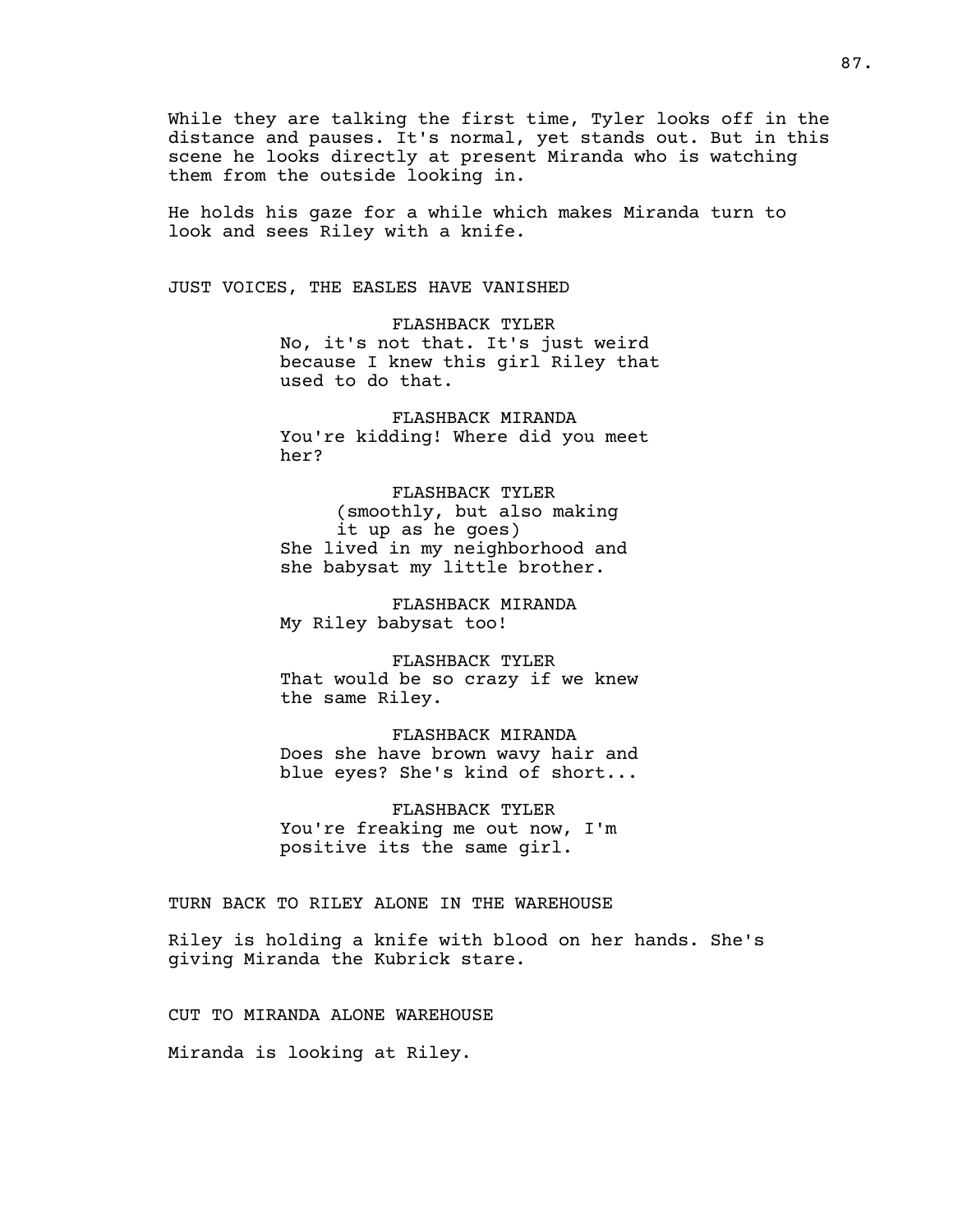CUT TO RILEY IN THE WAREHOUSE, WITH PEOPLE WALKING.

Riley has not wavered. She continues to point the knife at Miranda. The people around her, oddly enough, have not noticed the knife. They move like they are walking in a park and their demeanor does not fit the environment around them.

CUT TO MIRANDA ALONE IN THE WAREHOUSE

She stands in shock at seeing Riley.

MIRANDA (V.O.)

Riley?

62. INT. CONTINUOUS - FIELD IN PARK

CUT TO RILEY IN THE MIDDLE OF THE FIELD

Riley is in the field with people around her but the people do not seem to see her, hear her, see the knife, or see Annie laying on the ground behind her.

CRASH ZOOM INTO RILEY'S FACE WHEN SOMEONE WALKS BY

RILEY Look at what you did.

63. INT. CONTINUOUS - WAREHOUSE

CLOSE UP OF MIRANDA WITH PEOPLE AROUND HER

MIRANDA You bitch. I allowed you into my life and now Annie's dead because of you. She was almost 14.

64. INT. CONTINUOUS - FIELD IN PARK

SHOT OF RILEY

RILEY You're so delusional. You don't even know where you are right now.